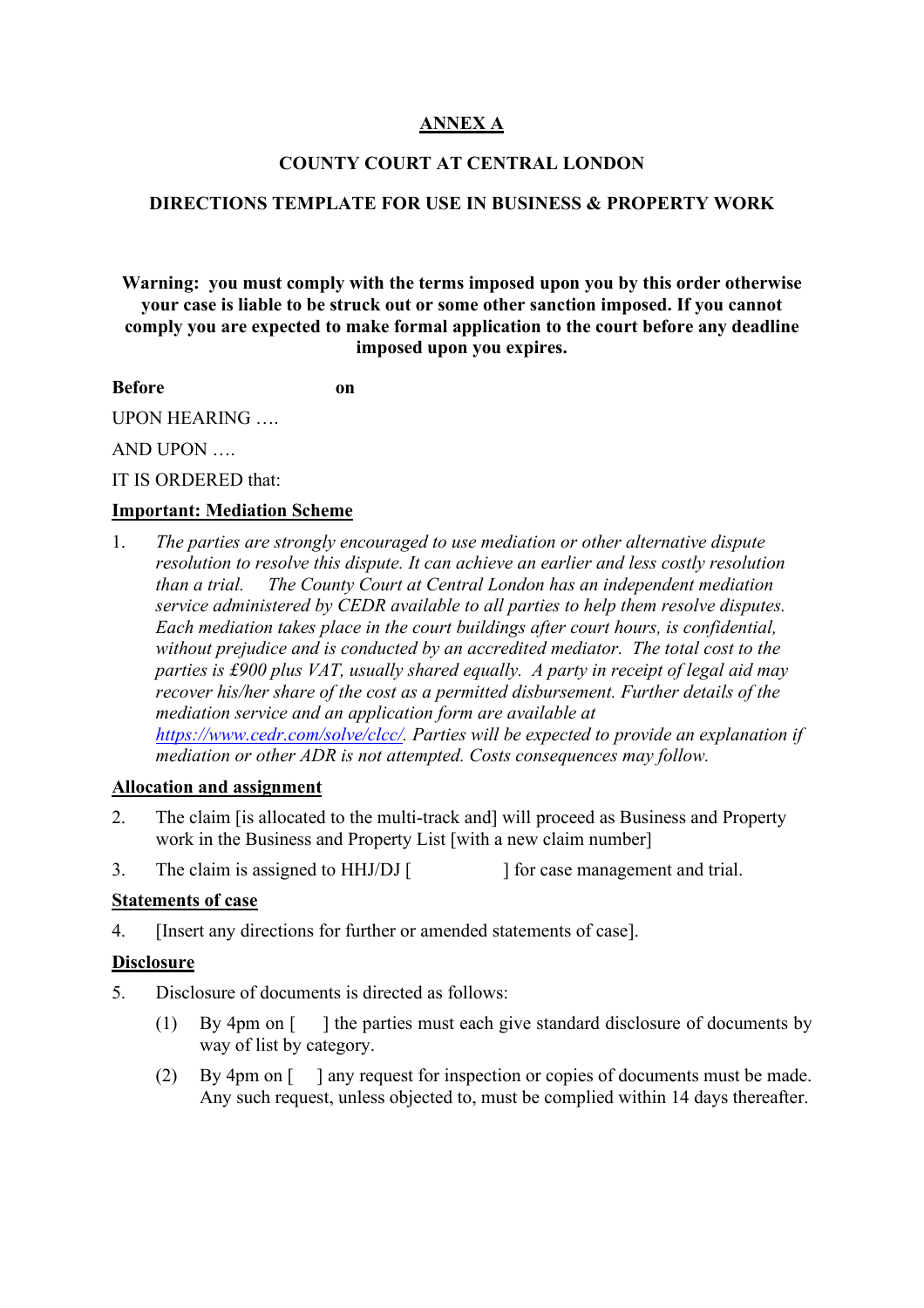## **Witness Statements**

- 6. By 4pm on [ ] the parties must serve on each other signed witness statements from all witnesses (including themselves) on whom they intend to rely and serve any notices relating to evidence. Oral evidence of fact is limited to [:] witnesses per party. Oral evidence will not be permitted at trial from a witness whose statement has not been served in accordance with this order or has been served late, except with permission from the Court.
- 7. The witness statements must comply with CPR PD 57AC as though the trial were one in the Business and Property Courts (the exemptions in paragraph 1.3 of PD 57AC apply unless there is a specific direction in these proceedings to the contrary).
- 8. If a witness is to give evidence at trial in a language other than English, the witness statement must be in that other language and must be served together with an English translation and a witness statement from the translator verifying the translation.

## **Expert Evidence**

9. No expert evidence is necessary

*Or* 

Expert evidence is directed as follows:

## *Single joint expert*

The parties have permission to rely on the written evidence of a jointly instructed expert  $\lceil$ : on the issue(s) of  $\lceil$ :

(1) By [:] the expert should be agreed and instructed, and if no expert has been instructed by that date the Claimant must apply to court by 4pm the following day for further directions;

(2) By [:] the expert will report to the instructing parties;

(3) By [:] the parties may put written questions to the expert;

(4) By [:] the expert will reply to the questions;

(5) A copy of this order must be served on the expert by the Claimant with the expert's instructions;

(6) The expert may apply direct to the court for directions where necessary under CPR 35.14;

(7) A party seeking to call the expert to give oral evidence at trial must apply for permission to do so before pre-trial check lists are filed;

(8) Unless the parties agree in writing or the Court orders otherwise, the fees and expenses of the expert shall be paid by the parties giving instructions for the report equally;

# *Separate experts*

The parties have permission to rely at trial on oral evidence from the following experts on the following issues:

[:]

(1) By [:] the experts will hold a discussion for the purposes of identifying the detailed issues and reaching an agreed opinion on them if possible;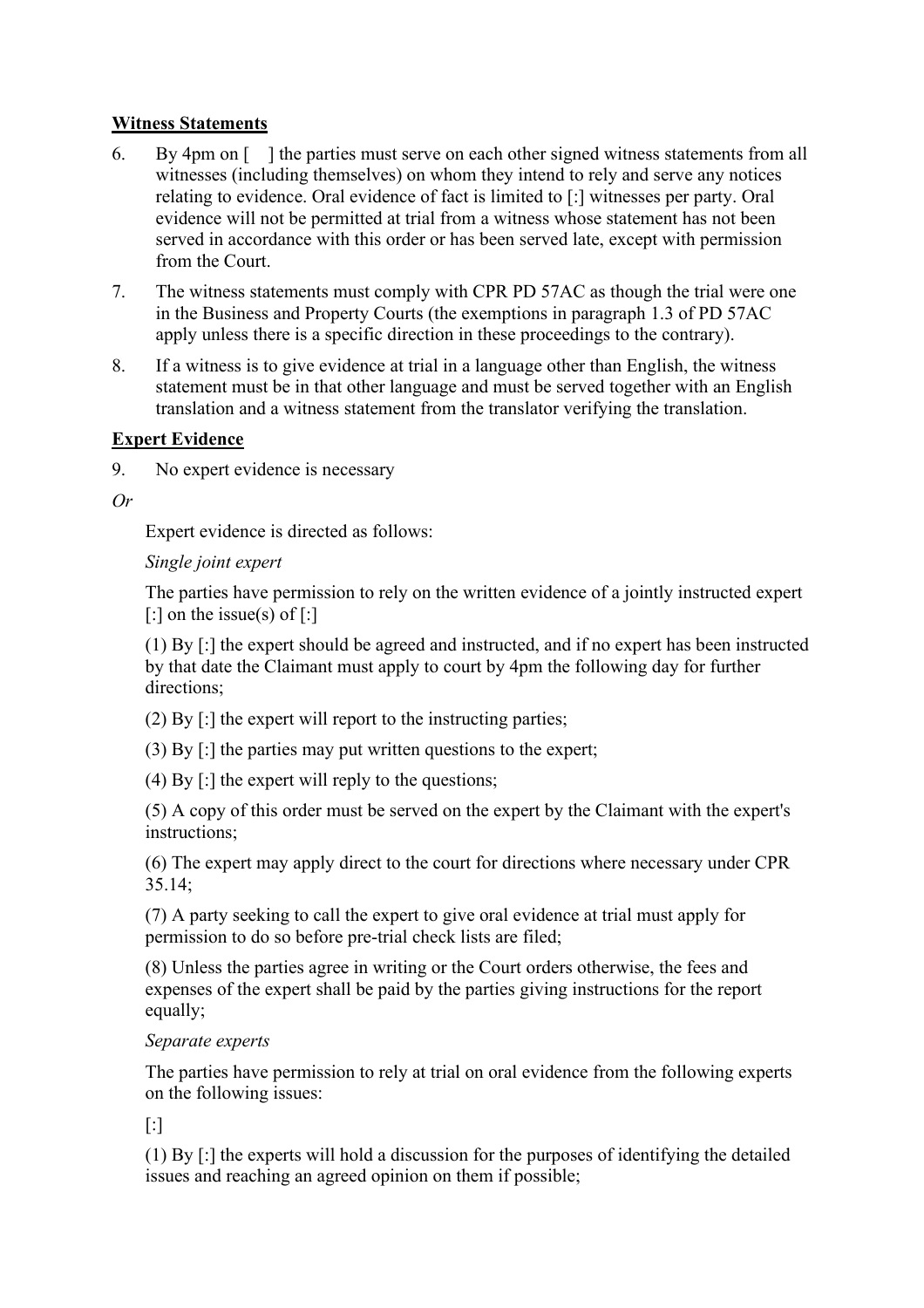(2) By [:] the experts will prepare for the court and sign a statement of the issues on which they agree and on which they disagree with a summary of their reasons;

(3) By [:] the parties must serve on each other reports of the experts addressing the issues on which they disagree;

(4) The experts may apply direct to the court for directions where necessary under CPR 35.14.

#### **Schedules of Loss**

- 10. By 4pm on [:] the Claimant must send an up to date Schedule of Loss to every other party.
- 11. By 4pm on [:] such other party, in the event of a challenge, must send an up to date Counter Schedule of Loss to the Claimant.

## **View**

12. The parties must cooperate in making arrangements for a site view during the trial

## **Pre-Trial Directions**

- 13. The Parties shall file Pre-Trial Checklists by [*8 weeks before trial window]*.
- 14. There will be a pre-trial review [4] weeks before the date fixed for trial, with a time estimate of [45] minutes. At least 3 days before the pre-trial review the Claimant must file using [centrallondoncjskel@justice.gov.uk](mailto:centrallondoncjskel@justice.gov.uk) / [centrallondondjskel@justice.gov.uk](mailto:centrallondondjskel@justice.gov.uk) and send to the other party or parties preferably agreed:
	- (1) a case summary (500 words max.);
	- (2) a list of issues;
	- (3) draft directions (if any);
	- (4) a trial timetable
- 15. Where all parties are represented they may vacate the pre-trial review by filing at least 3 days before the hearing a joint certificate from their solicitors confirming that (1) all directions have been complied with and (2) the case is ready for trial. The certificate must be accompanied by an agreed trial timetable.

#### **Trial listing**

- 16. The case shall be listed for trial before [ ] in a 3-month trial window commencing on [ ] with a time estimate of [:] days. [The parties are not to attend until [:] on the first day]. [The last [:] day(s) to be for preparation and delivery of judgment.]
- 17. There will be a telephone listing appointment on the first available date after 3 weeks in order to list the pre-trial review and the trial:
	- (1) The listing appointment will be conducted as a telephone conference pursuant to PD 26.3; relevant information will be sent out with the notice of the date of the listing appointment;
	- (2) Each party must have dates to avoid for parties, witnesses and advocates;
	- (3) The parties are encouraged to agree a list of such dates, in which case one party may phone (without setting up a formal telephone conference) on behalf of all, provided that party certifies that all others have agreed. On